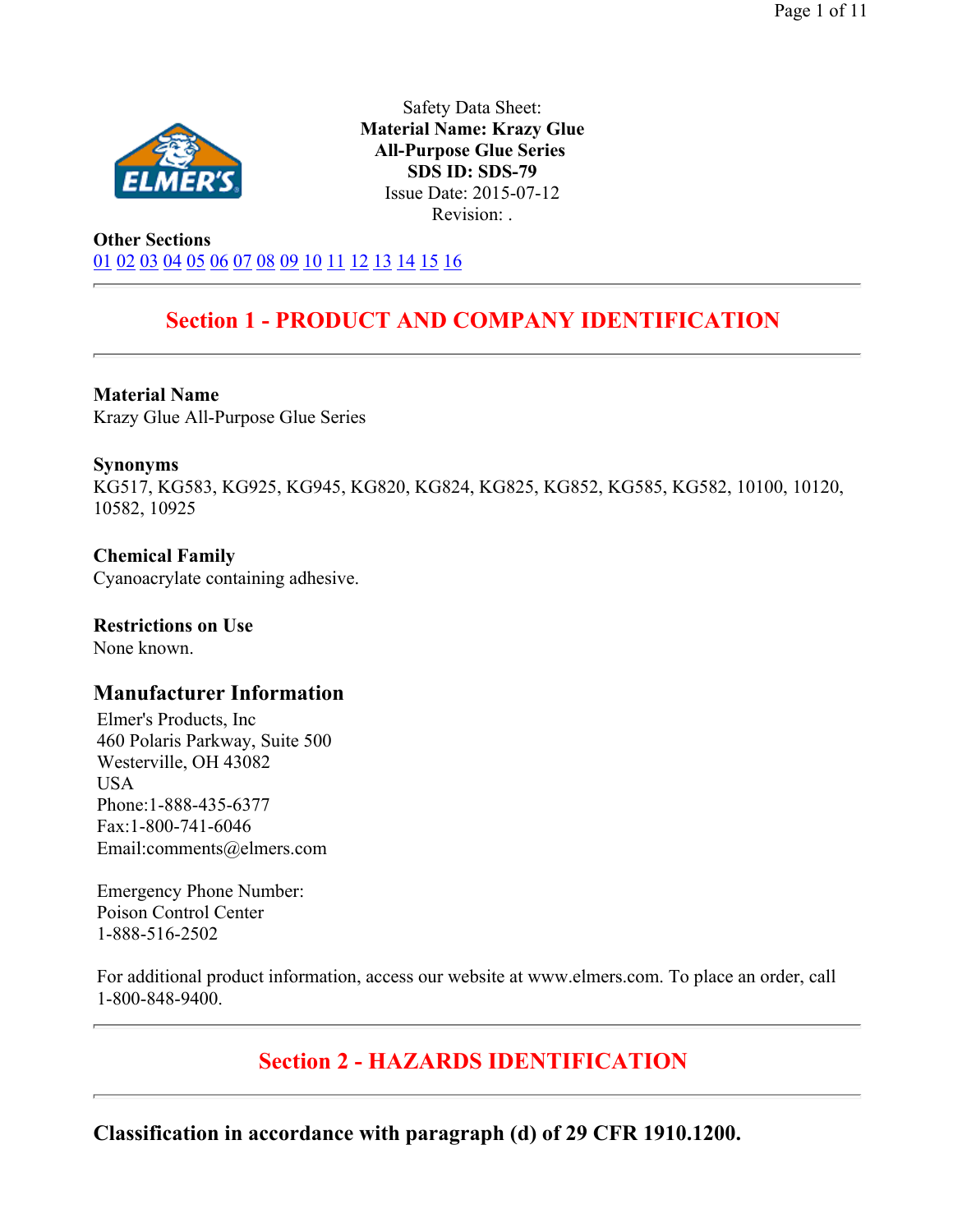Flammable Liquids - Category 4 Serious Eye Damage/Eye Irritation - Category 2A Skin Sensitization - Category 1A Reproductive Toxicity - Category 2 Specific Target Organ Toxicity - Single Exposure - Category 3

## **GHS Label Elements**

**Symbol(s)** 



# **Signal Word**

Warning

# **Hazard Statement(s)**

Combustible liquid Causes serious eye irritation May cause allergic skin reaction Suspected of damaging fertility or the unborn child May cause respiratory irritation

### **Precautionary Statement(s)**

### **Prevention**

Obtain special instructions before use Do not handle until all safety precautions have been read and understood Keep away from heat/sparks/open flame/hot surfaces - No smoking Use only outdoors or in a well-ventilated area Wear protective gloves/protective clothing/eye protection/face protection Avoid breathing dust/fume/gas/mist/vapours/spray Wash thoroughly after handling Contaminated work clothing must not be allowed out of the workplace

### **Response**

In case of fire: Use appropriate media to extinguish IF exposed or concerned: Get medical advice/attention IF INHALED: Remove person to fresh air and keep at rest in a position comfortable for breathing Call a POISON CENTER or doctor if you feel unwell IF IN EYES: Rinse cautiously with water for several minutes. Remove contact lenses, if present and easy to do. Continue rinsing If eye irritation persists: Get medical advice/attention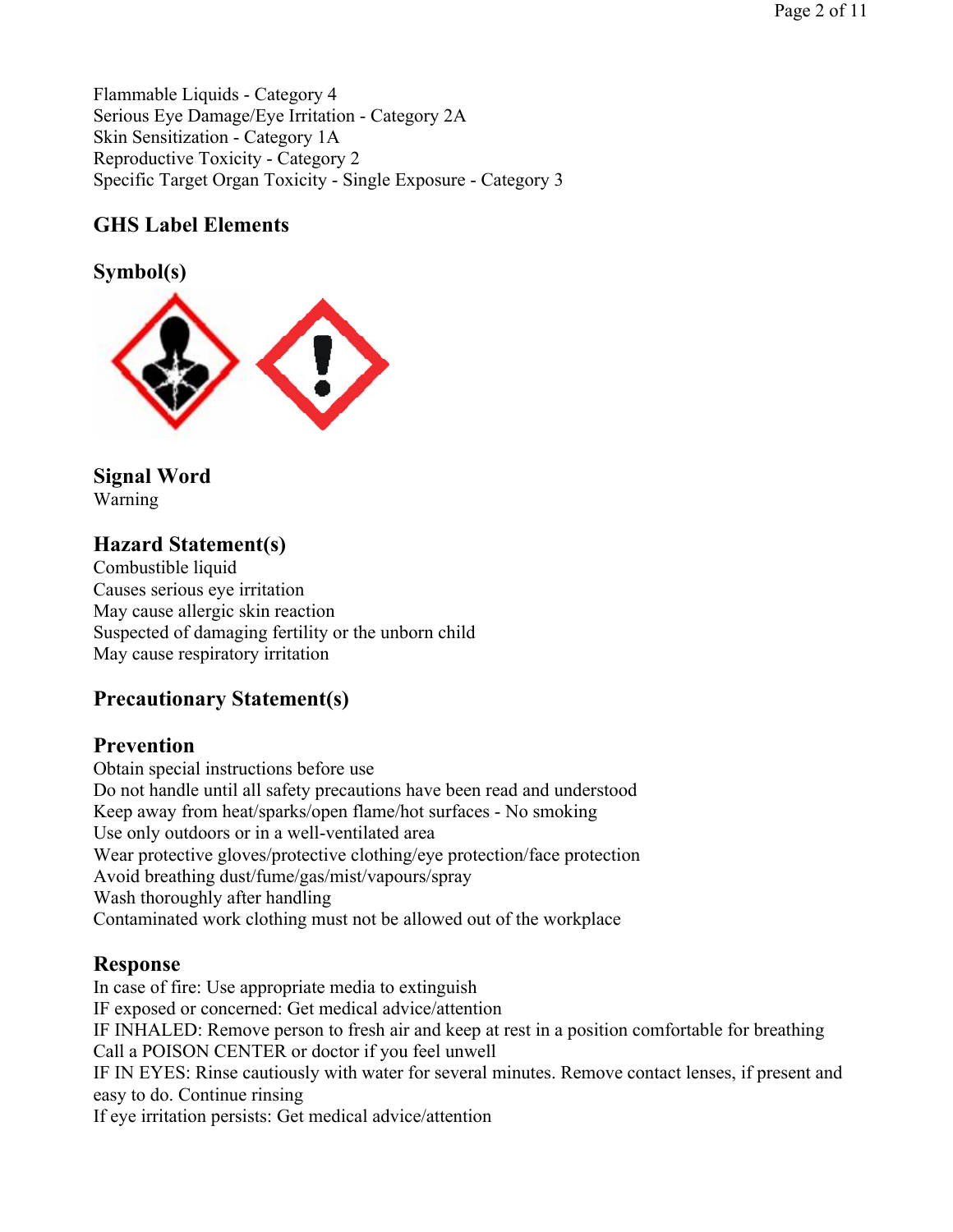IF ON SKIN: Wash with plenty of soap and water If skin irritation or rash occurs: Get medical advice/attention Wash contaminated clothing before reuse Specific treatment (see label)

### **Storage**

Store in a well-ventilated place. Keep container tightly closed Keep cool Store locked up

### **Disposal**

Dispose of contents/container in accordance with local/regional/national/international regulations

### **Other Hazards**

No additional information is available.

# **Section 3 - COMPOSITION / INFORMATION ON INGREDIENTS**

| CAS         | <b>Component Name</b>                              | Percent |  |  |
|-------------|----------------------------------------------------|---------|--|--|
| 7085-85-0   | Ethyl cyanoacrylate                                |         |  |  |
| $ 119-47-1$ | 2,2'-Methylenebis(4-methyl-6-tert-<br>butylphenol) | 0.10    |  |  |

## **Section 4 - FIRST AID MEASURES**

### **Description of Necessary Measures**

IF exposed or concerned: Get medical advice/attention.

### **Inhalation**

Remove person to fresh air and keep comfortable for breathing. Call a POISON CENTER or doctor if you feel unwell.

### **Skin**

Wash with plenty of soap and water. If skin irritation or rash occurs: Get medical advice/attention. Take off contaminated clothing and wash before reuse. Peel or roll the surfaces apart using a blunt edge, such as a spatula or spoon handle.

### **Eyes**

Rinse cautiously with water for several minutes. Remove contact lenses, if present and easy to do. Continue rinsing. If eye irritation persists: Get medical advice/attention.

### **Ingestion**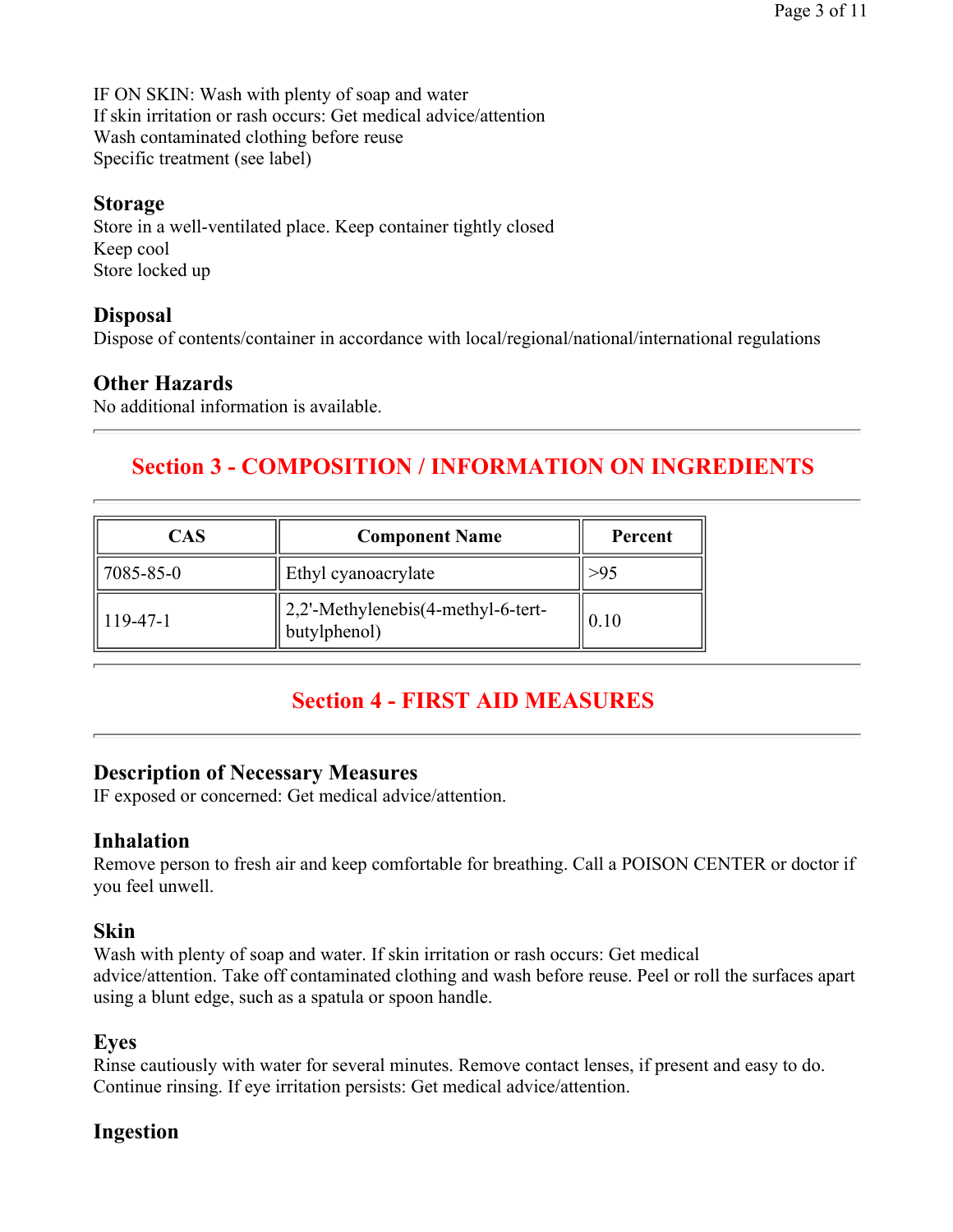Rinse mouth immediately and drink plenty of water. Do NOT induce vomiting. Immediately call a POISON CENTER.

### **Most Important Symptoms/Effects**

#### **Acute**

May cause respiratory irritation, eye irritation. May cause allergic skin reaction.

#### **Delayed**

Suspected of damaging fertility or the unborn child.

## **Section 5 - FIRE FIGHTING MEASURES**

### **Extinguishing Media**

#### **Suitable Extinguishing Media**

Use carbon dioxide, regular dry chemical, regular foam or water.

#### **Unsuitable Extinguishing Media**

Do not use high-pressure water streams.

### **Special Hazards Arising from the Chemical**

Combustible liquid

#### **Hazardous Combustion Products**

oxides of carbon

### **Special Protective Equipment and Precautions for Firefighters**

Vapors may form explosive mixtures with air. Vapors can travel considerable distances to a source of ignition where they can ignite, flash back, or explode. Vapors are heavier than air. Prevent entry into waterways, sewers, basements, or confined areas. May explode when heated.

#### **Fire Fighting Measures**

Wear full protective fire fighting gear including self contained breathing apparatus (SCBA) for protection against possible exposure. Move container from fire area if it can be done without risk. Fight fire from maximum distance or use unmanned hose holders or monitor nozzles. Cool containers with water spray until well after the fire is out. For massive fire, use unmanned hose holders or monitor nozzles; if this is impossible withdraw from area and let fire burn. Do not scatter spilled material with high-pressure water streams.

### **Section 6 - ACCIDENTAL RELEASE MEASURES**

**Personal Precautions, Protective Equipment and Emergency Procedures**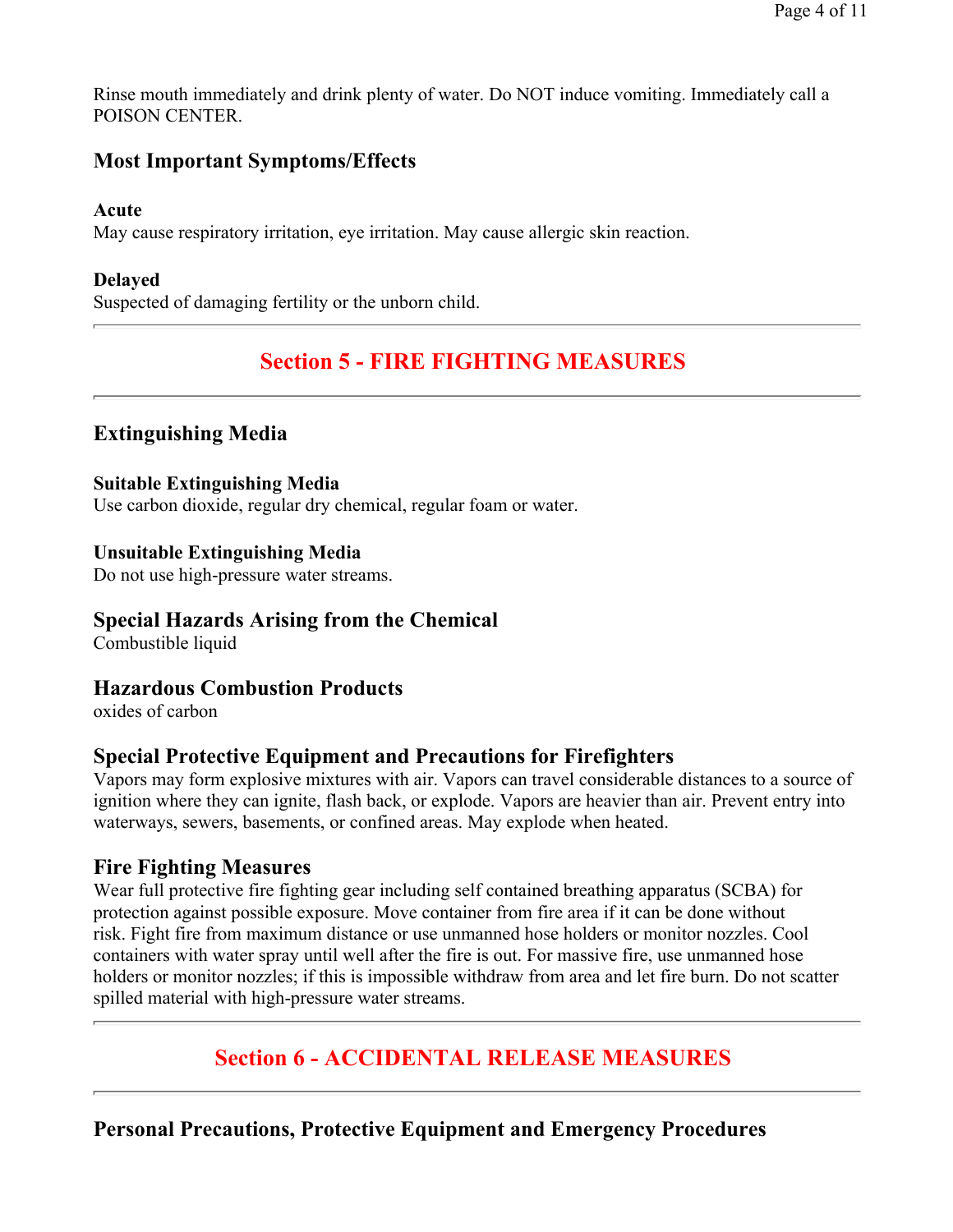Wear personal protective clothing and equipment, see Section 8. Keep unnecessary people away, isolate hazard area and deny entry. Stay upwind and keep out of low areas. Ventilate closed spaces before entering.

### **Methods and Materials for Containment and Cleaning Up**

Eliminate all sources of ignition. Do not touch or walk through spilled material. Stop leak if possible without personal risk. Prevent entry into waterways, sewers, basements, or confined areas. Reduce vapors with water spray. Absorb with earth, sand or other non-combustible material and transfer to container. Use non-sparking tools. Large spills: Dike for later disposal.

### **Environmental Precautions**

Avoid release to the environment.

# **Section 7 - HANDLING AND STORAGE**

### **Precautions for Safe Handling**

Obtain special instructions before use. Do not handle until all safety precautions have been read and understood. Keep away from heat/sparks/open flame/hot surfaces - No smoking. Use only outdoors or in a well-ventilated area. Wear protective gloves/protective clothing/eye protection/face protection. Avoid breathing dust/fume/gas/mist/vapors/spray. Wash thoroughly after handling. Contaminated work clothing should not be allowed out of the workplace.

### **Conditions for Safe Storage, Including any Incompatibilities**

Store in a well-ventilated place. Keep container tightly closed Keep cool Store locked up Avoid contact with water or moisture. Keep away from heat and ignition sources. Keep away from incompatible materials. Protect from sunlight.

### **Incompatible Materials**

alcohols, amines, bases

# **Section 8 - EXPOSURE CONTROLS / PERSONAL PROTECTION**

#### **Component Exposure Limits**

| Ethyl cyanoacrylate   7085-85-0 |                     |
|---------------------------------|---------------------|
| ACGIH:                          | $\vert$ 0.2 ppm TWA |

### **Biological limit value**

There are no biological limit values for any of this product's components.

### **Engineering Controls**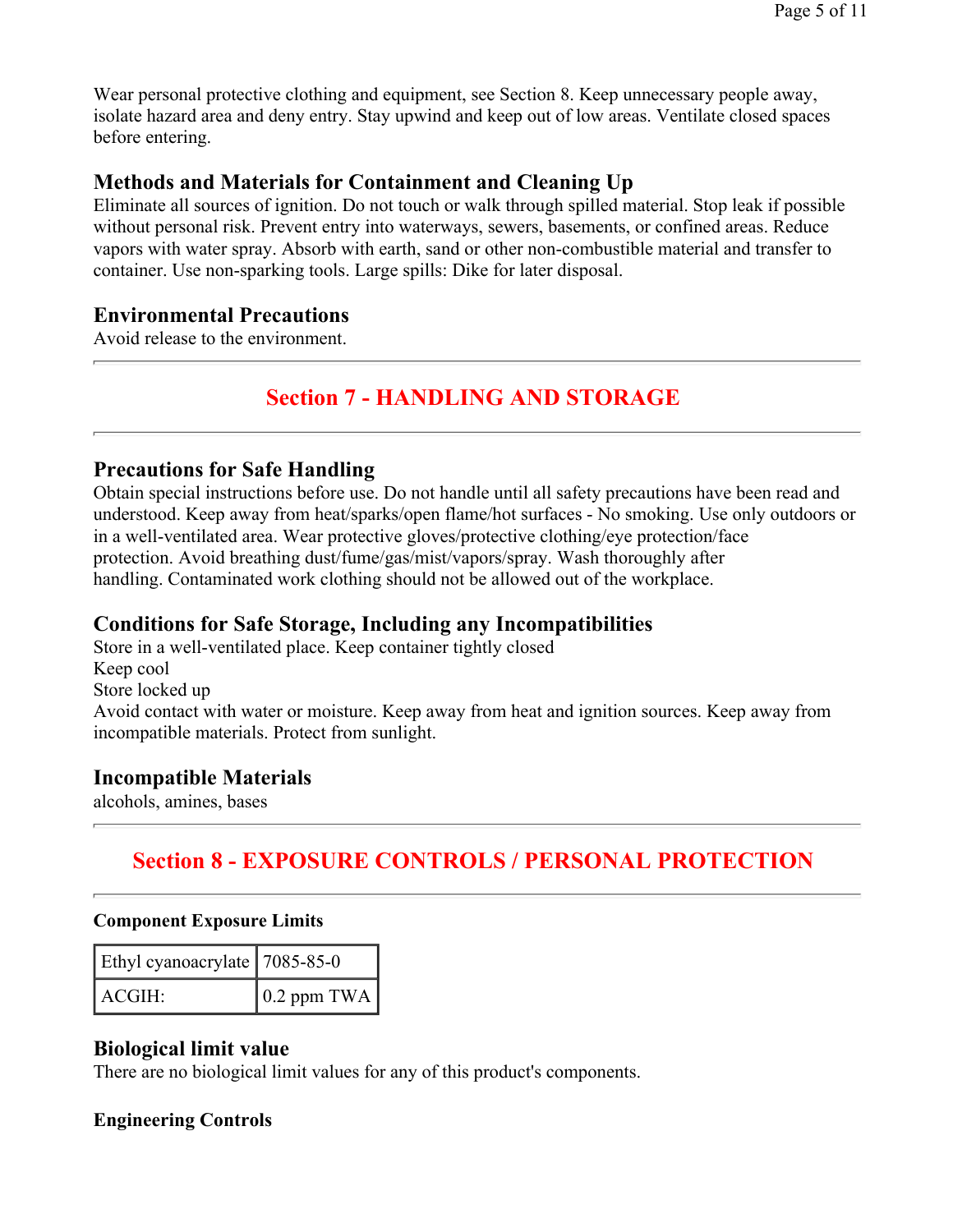Provide local exhaust ventilation system. Ensure adequate ventilation.

#### **Individual Protection Measures, such as Personal Protective Equipment**

#### **Eye/face protection**

Wear splash resistant safety goggles. Provide an emergency eye wash fountain and quick drench shower in the immediate work area.

#### **Skin Protection**

Wear appropriate chemical resistant clothing.

#### **Respiratory Protection**

Under conditions of frequent use or heavy exposure, respiratory protection may be needed. A NIOSH approved air-purifying respirator with an appropriate cartridge or canister may be appropriate under certain circumstances where airborne concentrations are expected to exceed exposure limits.

#### **Glove Recommendations**

Wear appropriate chemical resistant gloves.

# **Section 9 - PHYSICAL AND CHEMICAL PROPERTIES**

| Appearance                        | clear colorless liquid                     | Physical State                                   | liquid                             |
|-----------------------------------|--------------------------------------------|--------------------------------------------------|------------------------------------|
| Odor                              | irritating odor                            | Color                                            | Not available                      |
| <b>Odor Threshold</b>             | Not available                              | pH                                               | Not available                      |
| <b>Melting Point</b>              | Not available                              | <b>Boiling Point</b>                             | 62 °C                              |
| <b>Freezing point</b>             | $-22$ °C                                   | <b>Evaporation Rate</b>                          | Not available                      |
| <b>Boiling Point</b><br>Range     | Not available                              | <b>Flammability (solid, gas)</b>                 | Not available                      |
| <b>Autoignition</b>               | Not available                              | <b>Flash Point</b>                               | 83 °C                              |
| <b>Lower Explosive</b><br>Limit   | Not available                              | Decomposition                                    | Not available                      |
| <b>Upper Explosive</b><br>Limit   | Not available                              | <b>Vapor Pressure</b>                            | 0.13 mmHg $(Q20°$<br>$\mathcal{C}$ |
| <b>Vapor Density</b><br>$(air=1)$ | >1                                         | <b>Specific Gravity</b><br>$(water=1)$           | Not available                      |
| <b>Water Solubility</b>           | insoluble (causes rapid<br>polymerization) | <b>Partition coefficient:</b><br>n-octanol/water | Not available                      |
| <b>Viscosity</b>                  | 40 cps @ 25 °C                             | <b>Solubility (Other)</b>                        | Not available                      |
| <b>Density</b>                    | $1.05$ g/cm3                               | <b>VOC</b>                                       |                                    |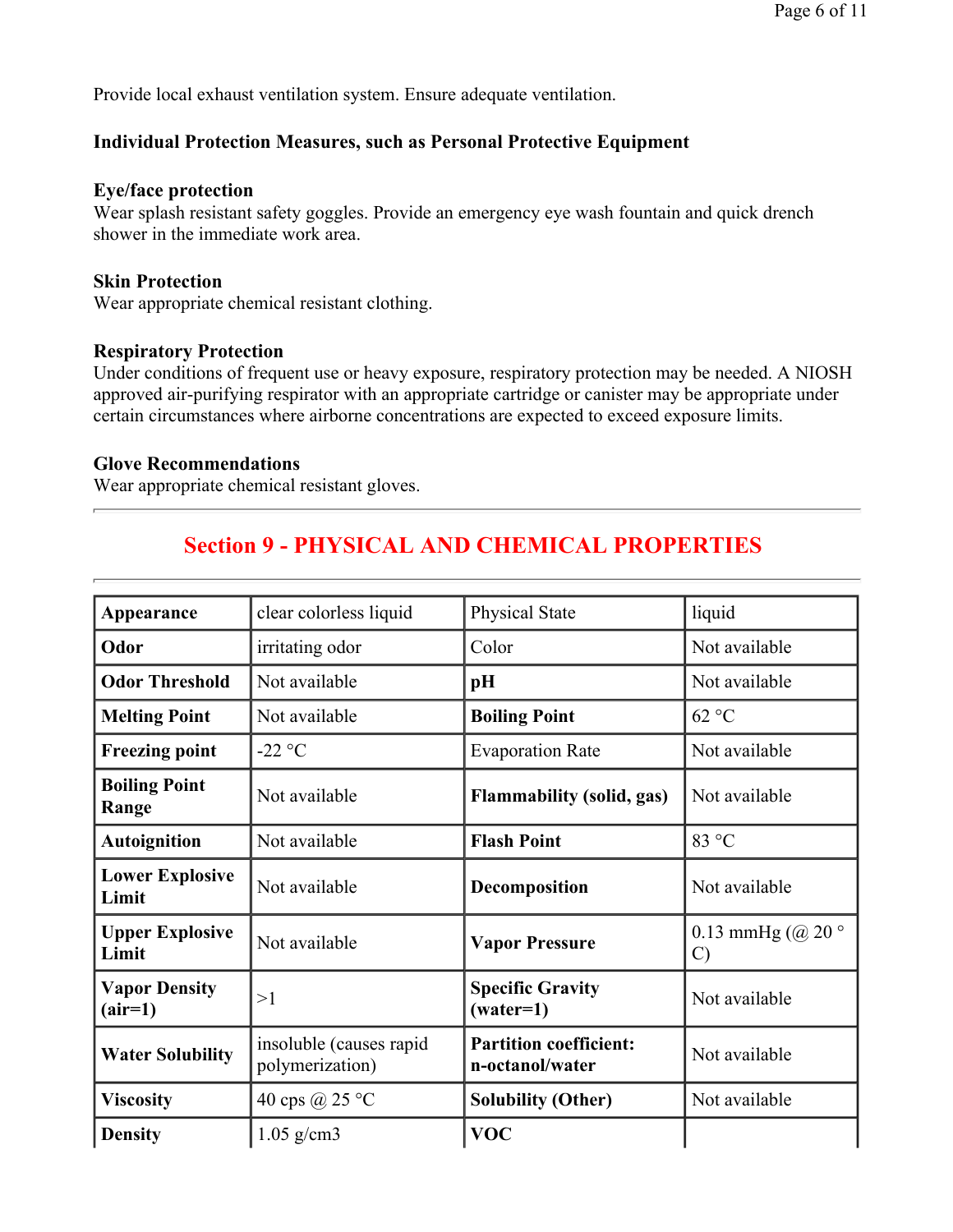# **Section 10 - STABILITY AND REACTIVITY**

### **Reactivity**

May polymerize when heated. Avoid contact with water or moisture. Avoid contact with light.

### **Chemical Stability**

Unstable at elevated temperatures.

### **Possibility of Hazardous Reactions**

May polymerize. Avoid contact with water or moisture.

#### **Conditions to Avoid**

Avoid heat, flames, sparks and other sources of ignition. Containers may rupture or explode if exposed to heat. Keep out of water supplies and sewers. Avoid contact with water or moisture.

#### **Incompatible Materials**

alcohols, amines, bases

### **Hazardous decomposition products**

oxides of carbon

# **Section 11 - TOXICOLOGICAL INFORMATION**

### **Information on Likely Routes of Exposure**

**Inhalation**  May cause respiratory irritation.

**Skin Contact**  May cause allergic skin reaction.

**Eye Contact**  Causes eye irritation.

**Ingestion**  No information on significant adverse effects.

### **Acute and Chronic Toxicity**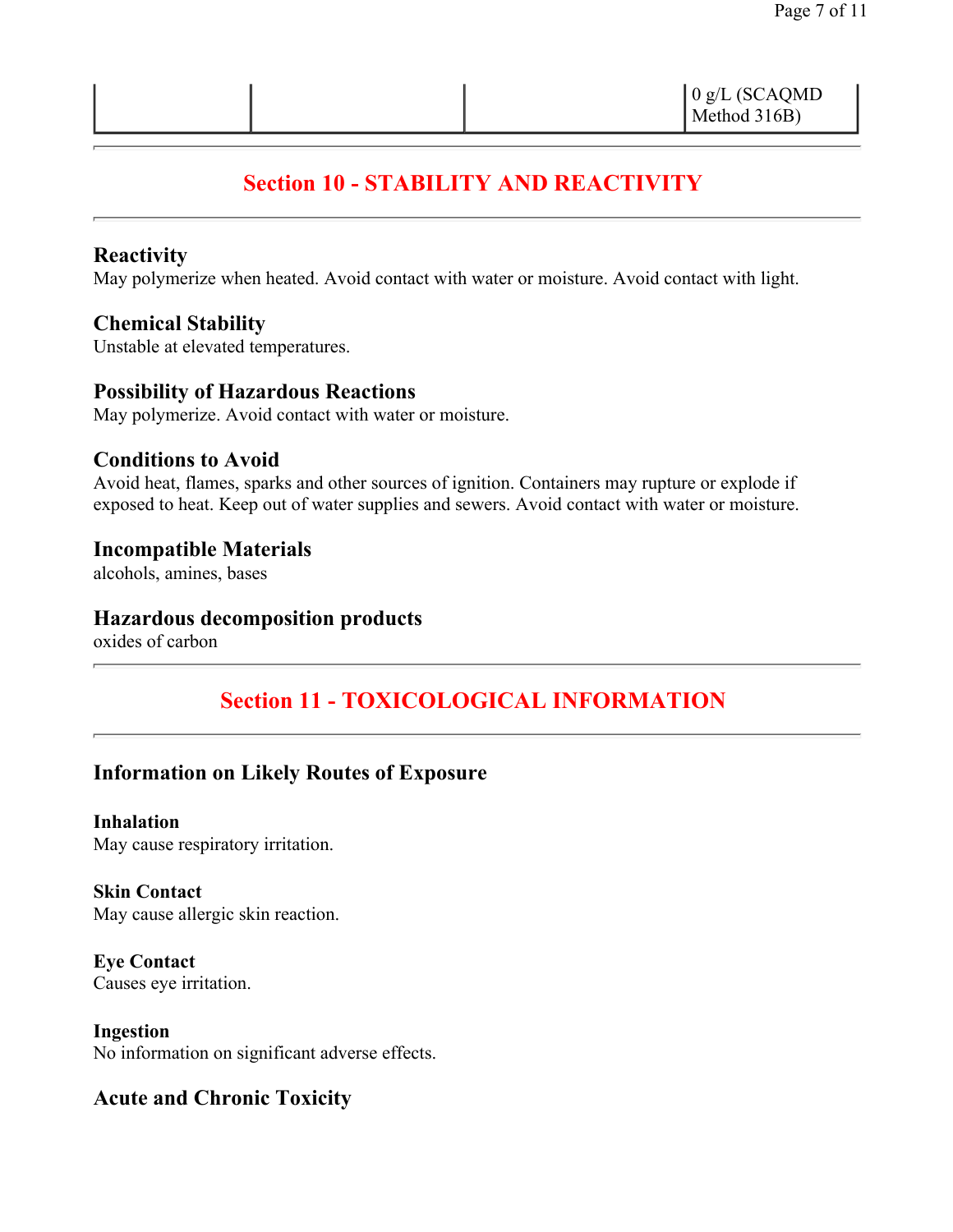## **Component Analysis - LD50/LC50**

The components of this material have been reviewed in various sources and the following selected endpoints are published: Ethyl cyanoacrylate (7085-85-0) Oral LD50 Rat> 5 mL/kg 2,2'-Methylenebis(4-methyl-6-tert-butylphenol) (119-47-1) Oral LD50 Rat> 10000 mg/kg Dermal LD50 Rabbit> 10000 mg/kg

### **Immediate Effects**

May cause respiratory irritation, eye irritation. May cause allergic skin reaction.

### **Delayed Effects**

Suspected of damaging fertility or the unborn child.

### **Irritation/Corrosivity Data**

May cause respiratory irritation, eye irritation.

# **Respiratory Sensitization**

No information available for the product.

# **Dermal Sensitization**

May cause allergic skin reaction.

### **Component Carcinogenicity**

None of this product's components are listed by ACGIH, IARC, NTP, DFG or OSHA

### **Germ Cell Mutagenicity**

No information available for the product.

### **Reproductive Toxicity**

Suspected of damaging fertility or the unborn child.

### **Specific Target Organ Toxicity - Single Exposure**

Respiratory system

# **Specific Target Organ Toxicity - Repeated Exposure**

No target organs identified.

### **Aspiration hazard**

No information available for the product.

### **Medical Conditions Aggravated by Exposure**

No data available.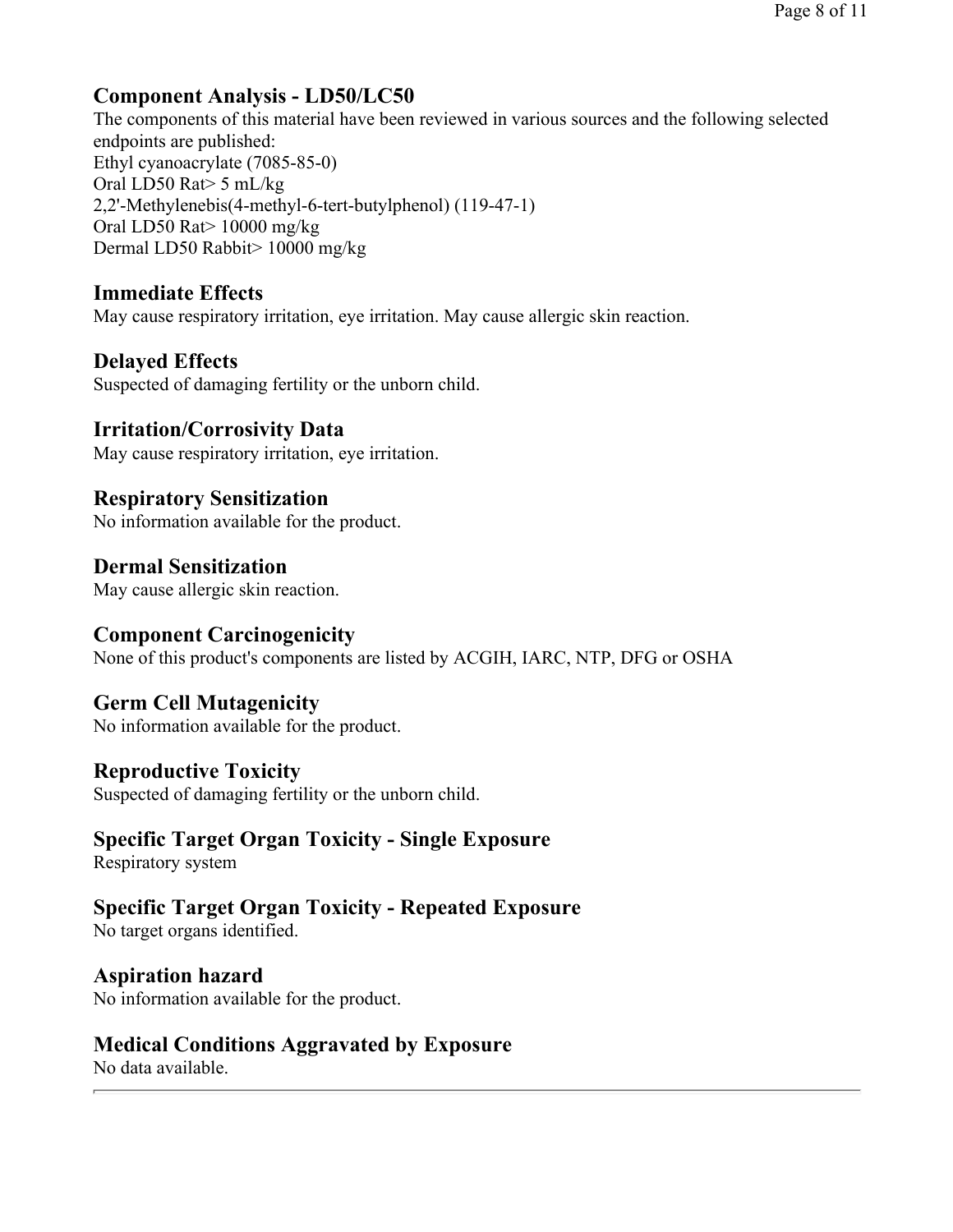# **Section 12 - ECOLOGICAL INFORMATION**

### **Component Analysis - Aquatic Toxicity**

No LOLI ecotoxicity data are available for this product's components

# **Section 13 - DISPOSAL CONSIDERATIONS**

### **Disposal Methods**

Dispose in accordance with all applicable regulations.

### **Section 14 - TRANSPORT INFORMATION**

**US DOT Information**: **UN/NA #:** Not Regulated

**IATA Information: UN#:** Not Regulated

**TDG Information: UN#:** Not Regulated

# **Section 15 - REGULATORY INFORMATION**

### **U.S. Federal Regulations**

None of this products components are listed under SARA Sections 302/304 (40 CFR 355 Appendix A), SARA Section 313 (40 CFR 372.65), CERCLA (40 CFR 302.4), TSCA 12(b), or require an OSHA process safety plan.

**SARA Section 311/312 (40 CFR 370 Subparts B and C)**

**Acute Health:** Yes **Chronic Health:** Yes **Fire:** Yes **Pressure:** No **Reactivity:** No

#### **U.S. State Regulations**

The following components appear on one or more of the following state hazardous substances lists:

| Component                                       | <sub>CAS</sub> | CA MA MN NJ PA |  |  |
|-------------------------------------------------|----------------|----------------|--|--|
| Ethyl cyanoacrylate $7085-85-0$ No No No Yes No |                |                |  |  |

#### **Not listed under California Proposition 65 WHMIS Classification** B3, D2A, D2B

### **Component Analysis - Inventory**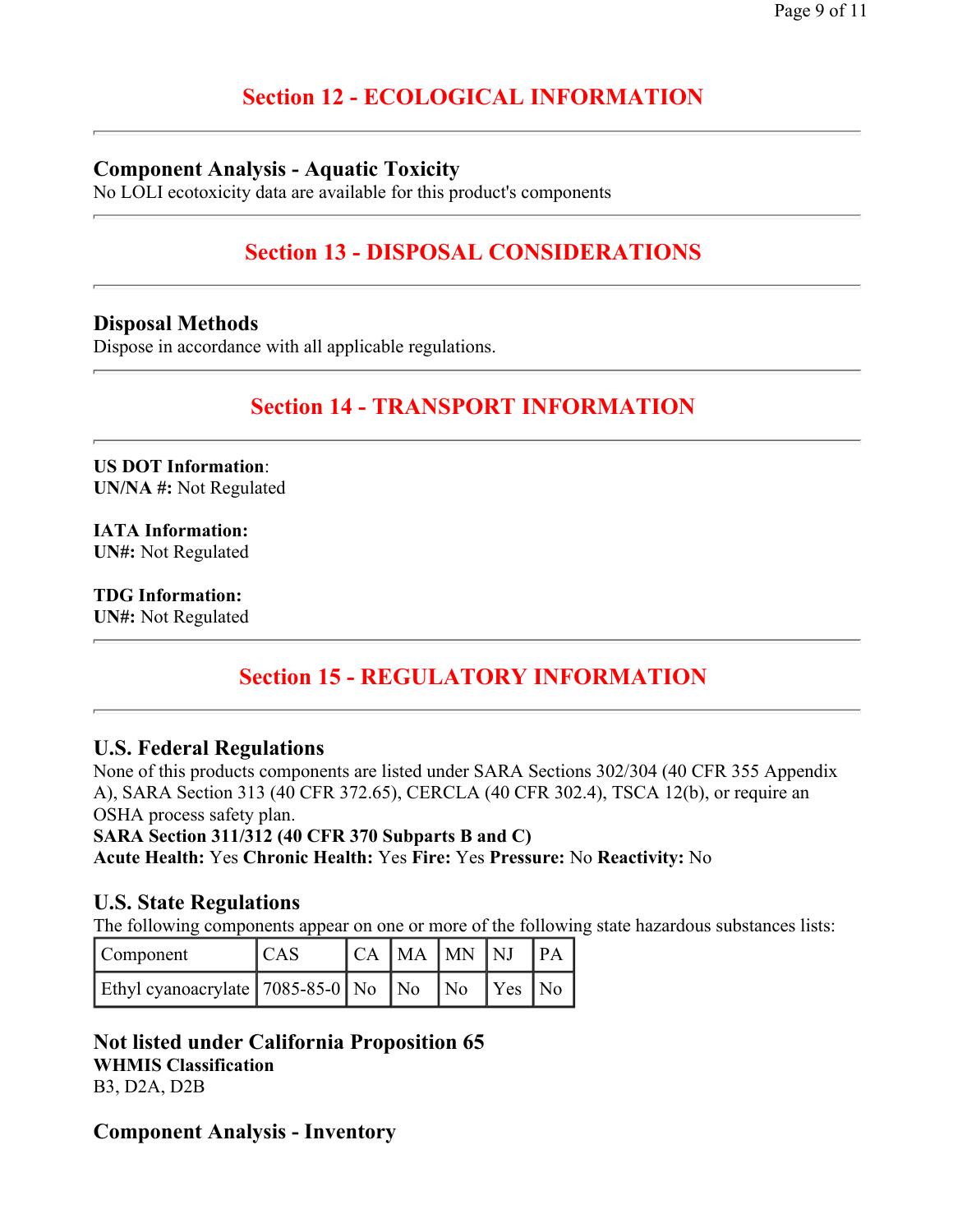Ethyl cyanoacrylate (7085-85-0)

| l US | CA                                              | EU | $AU$ PH | <b>ENCS</b> | $JP -$<br><b>ISHL</b> | $KR -$<br><b>KECI/KECL</b> | KR -<br>TCCA | CN | $\overline{\text{NZ}}$ | MX              |
|------|-------------------------------------------------|----|---------|-------------|-----------------------|----------------------------|--------------|----|------------------------|-----------------|
|      | $ $ Yes $ $ DSL $ $ EIN $ $ Yes $ $ Yes $ $ Yes |    |         |             | No                    | Yes                        | No           |    |                        | Yes   Yes   Yes |

2,2'-Methylenebis(4-methyl-6-tert-butylphenol) (119-47-1)

| US  | CA   | EU                | AU | PH | <b>ENCS</b> | $JP -$<br><b>ISHL</b> | $KR -$<br><b>KECI/KECL</b> | $KR -$<br><b>TCCA</b> | CN               | NZ  | <b>MX</b> |
|-----|------|-------------------|----|----|-------------|-----------------------|----------------------------|-----------------------|------------------|-----|-----------|
| Yes | 'DSL | L EIN Yes Yes Yes |    |    |             | No                    | Yes                        | No                    | Yes <sub>l</sub> | Yes | Yes       |

# **Section 16 - OTHER INFORMATION**

#### **NFPA Ratings**

Health: 2 Fire: 2 Reactivity: 1 Hazard Scale:  $0 =$  Minimal  $1 =$  Slight  $2 =$  Moderate  $3 =$  Serious  $4 =$  Severe

### **Summary of Changes**

New SDS: 3/17/2015

### **Key / Legend**

ACGIH - American Conference of Governmental Industrial Hygienists; ADR - European Road Transport; AU - Australia; BOD - Biochemical Oxygen Demand; C - Celsius; CA - Canada; CAS - Chemical Abstracts Service; CERCLA - Comprehensive Environmental Response, Compensation, and Liability Act; CLP - Classification, Labelling, and Packaging; CN - China; CPR - Controlled Products Regulations; DFG - Deutsche Forschungsgemeinschaft; DOT - Department of Transportation; DSD - Dangerous Substance Directive; DSL - Domestic Substances List; EEC - European Economic Community; EINECS - European Inventory of Existing Commercial Chemical Substances; EPA - Environmental Protection Agency; EU - European Union; F - Fahrenheit; IARC - International Agency for Research on Cancer; IATA - International Air Transport Association; ICAO - International Civil Aviation Organization; IDL - Ingredient Disclosure List; IDLH - Immediately Dangerous to Life and Health; IMDG - International Maritime Dangerous Goods; JP - Japan; Kow - Octanol/water partition coefficient; KR - Korea; LEL - Lower Explosive Limit; LLV - Level Limit Value; LOLI - List Of LIsts™ - ChemADVISOR's Regulatory Database; MAK - Maximum Concentration Value in the Workplace; MEL - Maximum Exposure Limits; NFPA - National Fire Protection Agency; NIOSH - National Institute for Occupational Safety and Health; NJTSR - New Jersey Trade Secret Registry; NTP - National Toxicology Program; NZ - New Zealand; OSHA - Occupational Safety and Health Administration; PH - Philippines; RCRA - Resource Conservation and Recovery Act; REACH- Registration, Evaluation, Authorisation, and restriction of Chemicals; RID - European Rail Transport; SARA - Superfund Amendments and Reauthorization Act; STEL - Short-term Exposure Limit; TDG - Transportation of Dangerous Goods; TSCA - Toxic Substances Control Act; TWA - Time Weighted Average; UEL - Upper Explosive Limit; US - United States.

### **Other Information**